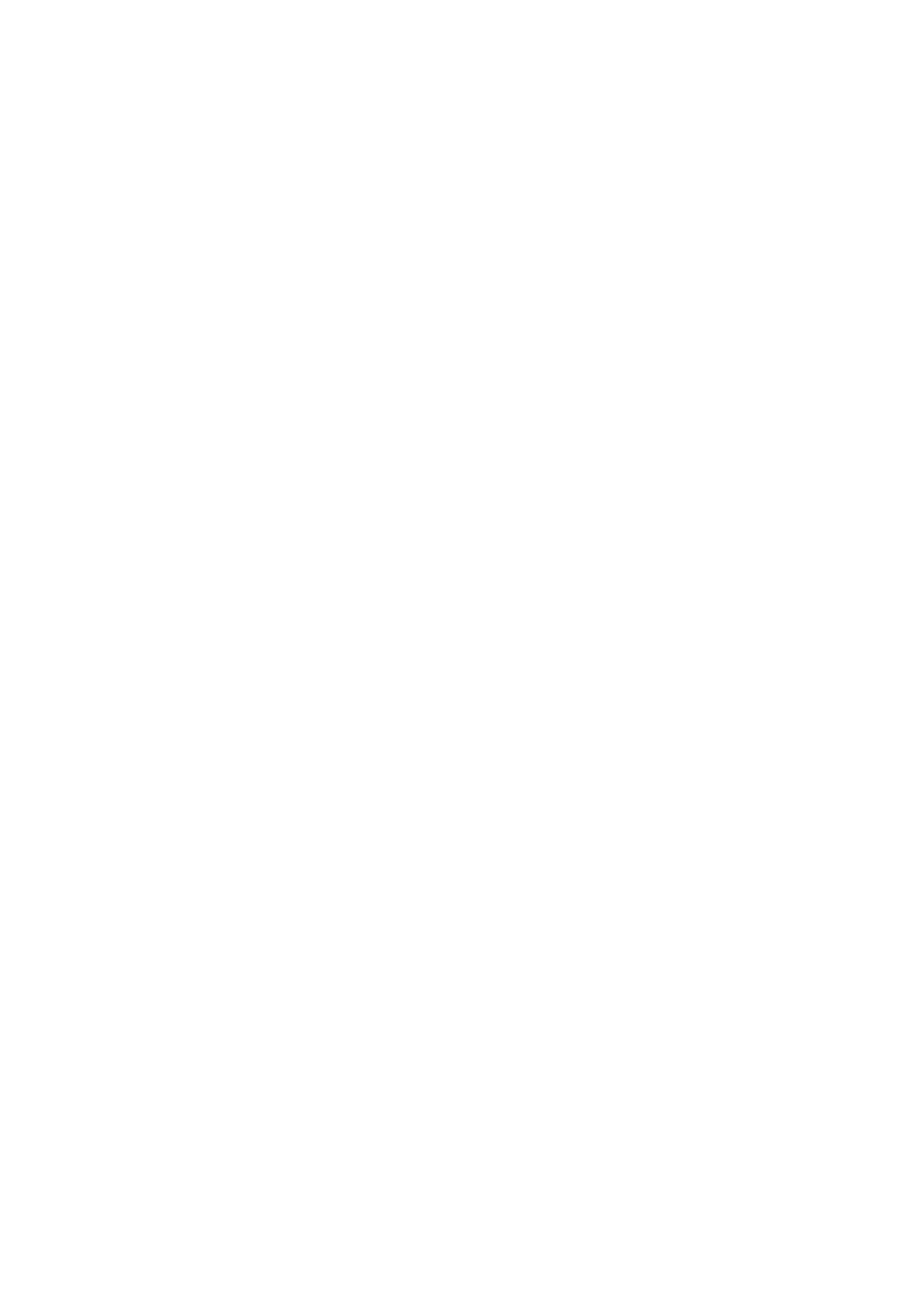### **Contents**

| <b>Background</b>                                            | $\overline{2}$ |
|--------------------------------------------------------------|----------------|
| Competent authority                                          | $\overline{2}$ |
| Application                                                  | $\overline{2}$ |
| Conclusion of the competent authority on the risk assessment | 3              |
| Decision on the application to amend the MRLs                | 4              |
| The active substance and formulated product                  | 6              |
| Appendix 1 – GAPs supported by the assessment                | 7              |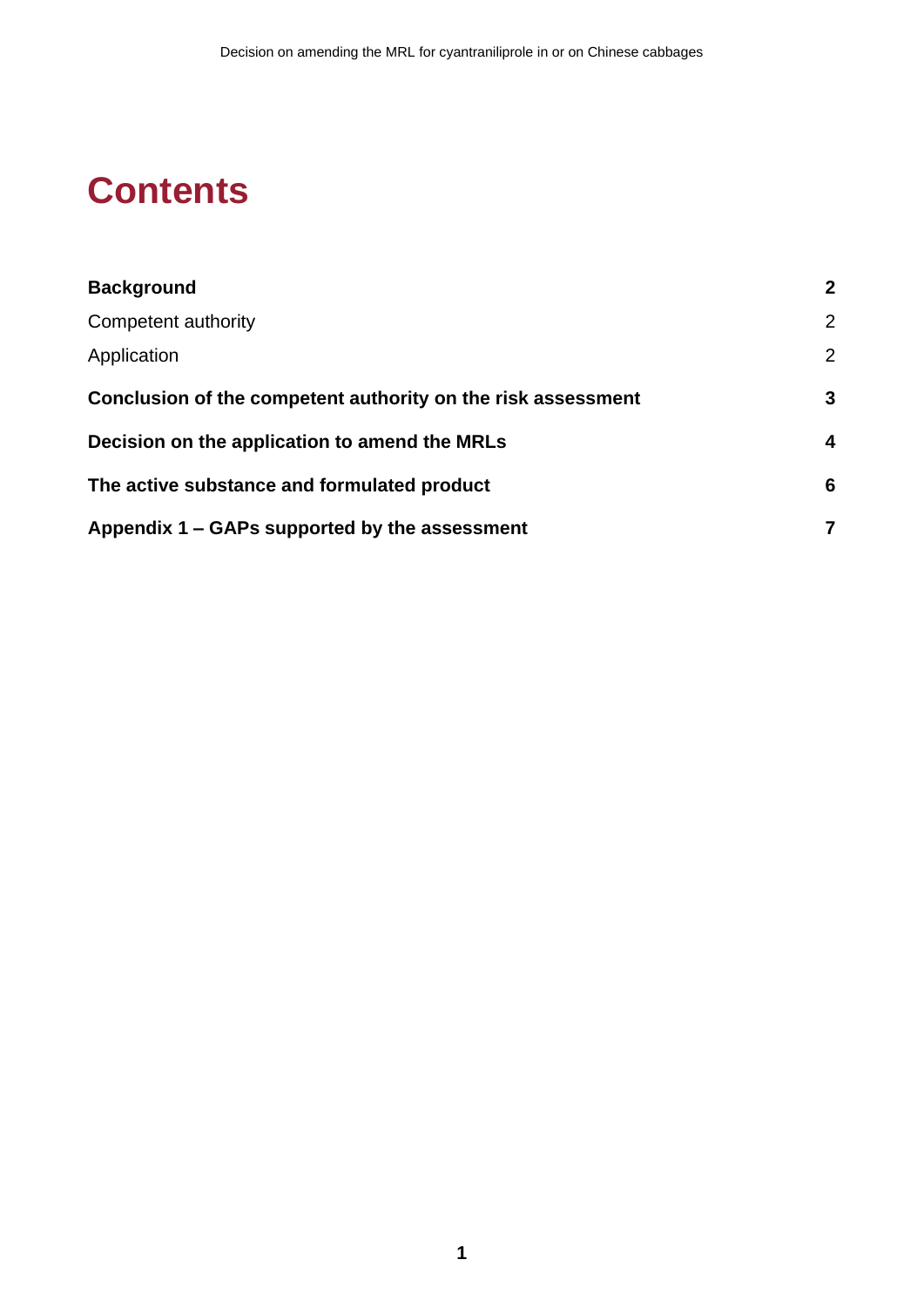# <span id="page-3-0"></span>**Background**

### <span id="page-3-1"></span>**Competent authority**

The risk assessment associated with amending the MRLs for Great Britain has been conducted by the Chemicals Regulation Division (CRD) of the Health and Safety Executive (HSE).

### <span id="page-3-2"></span>**Application**

Cyantraniliprole is an approved active substance in Great Britain.

In accordance with Article 53 of Regulation (EC) No 1107/2009, <sup>1</sup> HSE received an application for an emergency authorisation on Chinese cabbages owing to an outbreak of cabbage stem flea beetle.

In accordance with Article 16 of Regulation (EC) No 396/2005,<sup>2</sup> HSE received an application to set temporary MRLs (tMRLs) for Chinese cabbages.

HSE as the competent authority drew up an Evaluation Report (ER) that included its Reasoned Opinion (RO) on the risk to consumers associated with amending the MRLs.

<sup>1</sup> Retained [Regulation \(EC\) No 1107/2009 concerning the placing of plant protection products on the market](https://www.legislation.gov.uk/eur/2009/1107/contents) (as it applies in Great Britain, pursuant to the European Union (Withdrawal) Act 2018 and European Union (Withdrawal Agreement Act 2020). Great Britain ("GB") refers to England, Scotland and Wales.

<sup>2</sup> Retained [Regulation \(EC\) No 396/2005 on maximum residue levels of pesticides in or on food and feed of](https://www.legislation.gov.uk/eur/2005/396/contents)  [plant and animal origin](https://www.legislation.gov.uk/eur/2005/396/contents) (as it applies in Great Britain, pursuant to the European Union (Withdrawal) Act 2018 and European Union (Withdrawal Agreement Act 2020). Great Britain ("GB") refers to England, Scotland and Wales.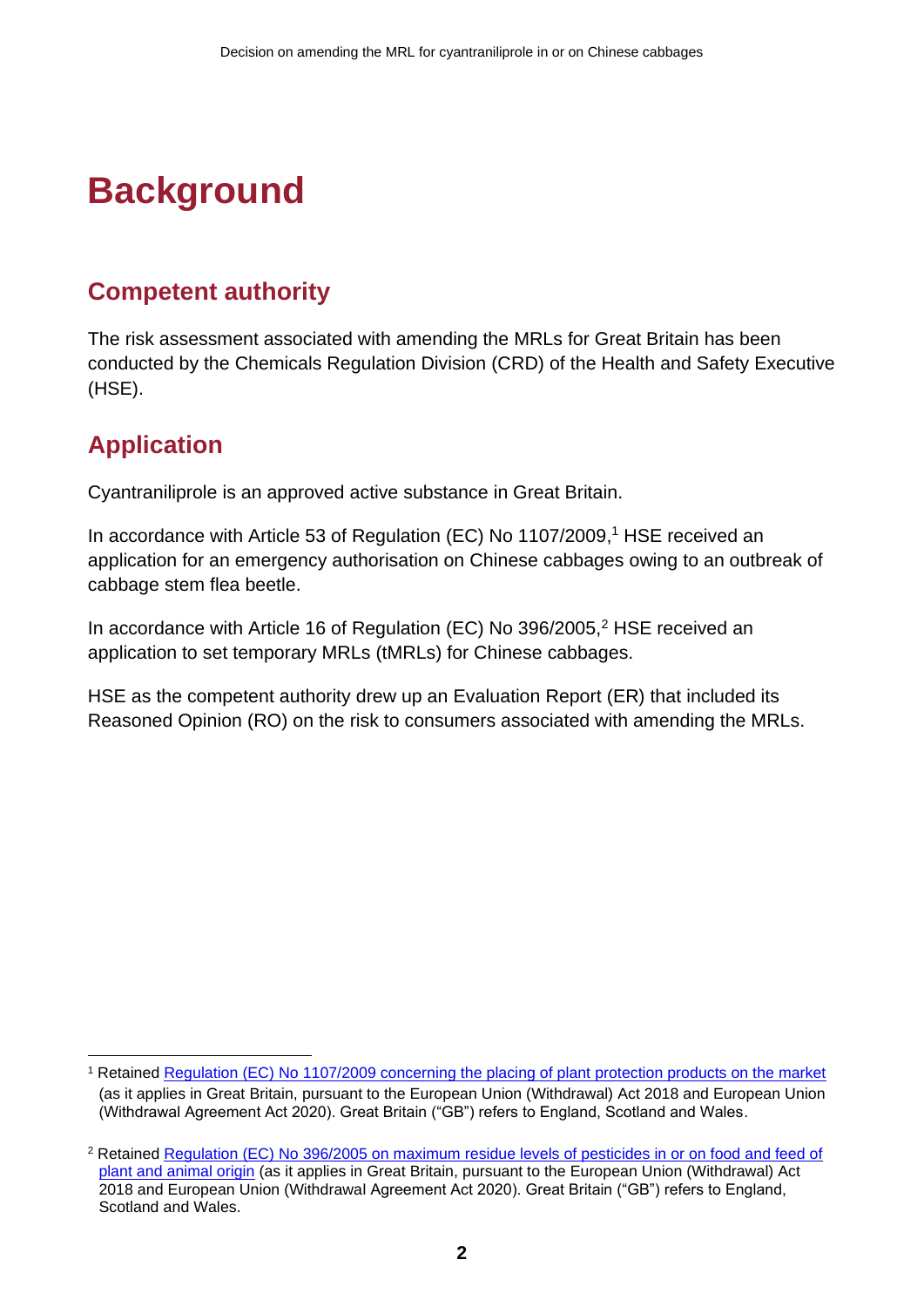### <span id="page-4-0"></span>**Conclusion of the competent authority on the risk assessment**

The competent authority concluded that the proposed use of cyantraniliprole on Chinese cabbages will not result in consumer exposures exceeding the toxicological reference values and therefore is unlikely to have harmful effects on human health.

Full details of the assessment, including the dietary exposure estimates and the list of endpoints, are outlined in the ER/RO (Application Reference Number COP 2022/00265).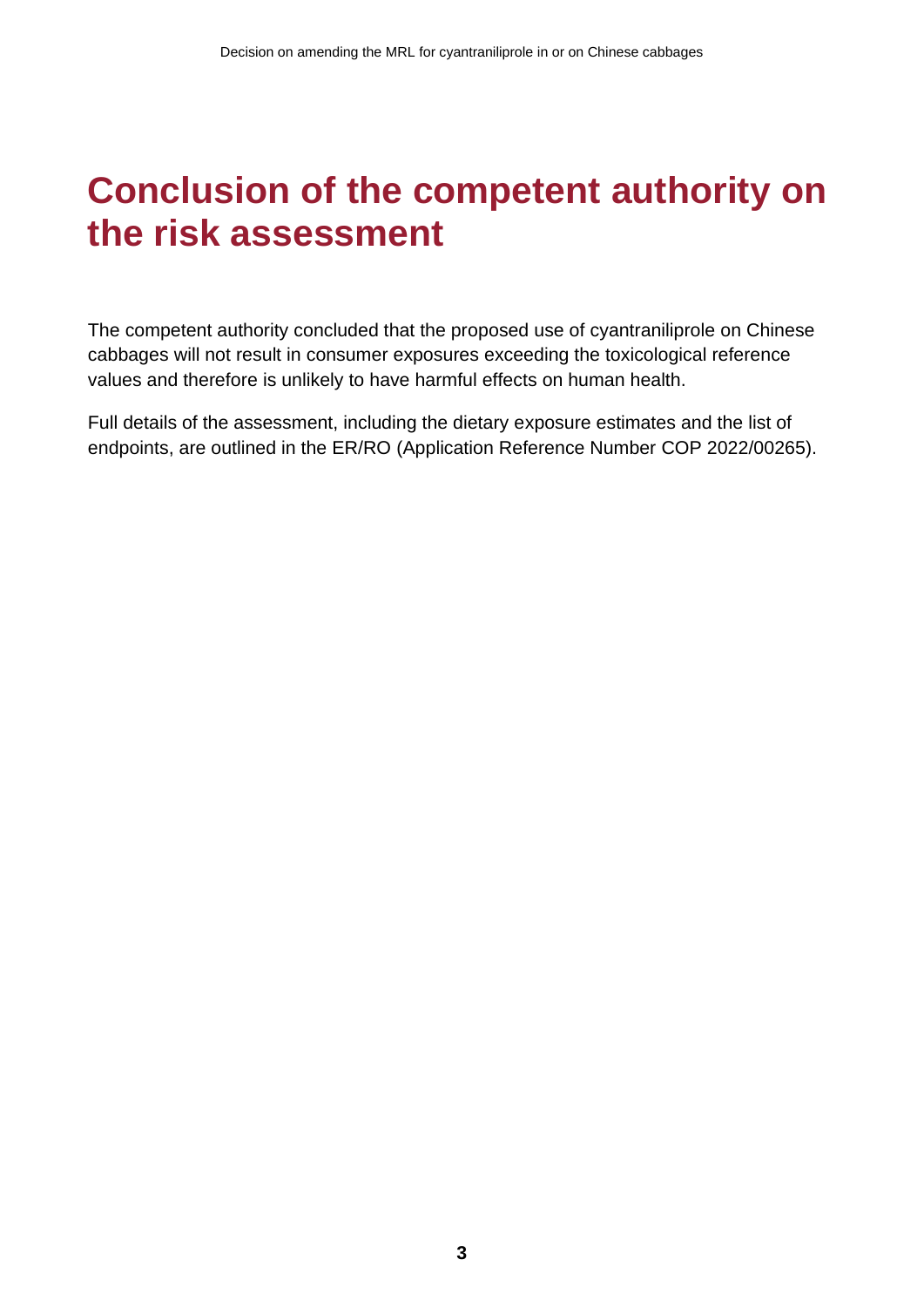## <span id="page-5-0"></span>**Decision on the application to amend the MRLs**

In accordance with Article 14 of Regulation (EC) No 396/2005, the MRL outlined in Table 1 will be amended in the GB MRL Statutory Register. The MRL will be set in Part 3 of the Register.

The MRL will be set on a temporary basis for a period of 5 years to cover the emergency authorisation and to account for the period treated goods may remain in the supply chain. After 5 years the tMRL will fall to the LOQ of 0.01\* mg/kg.

In the ER/RO, recommendations were also made for tMRLs for cyantraniliprole on a number of other commodities. Decisions on these assessments will be delivered separately.

| <b>Product</b><br>code | <b>Product</b> | <b>Existing</b><br><b>GB</b><br><b>MRL</b><br>(mg/kg) | New or<br>amended<br><b>GB MRL</b><br>(mg/kg) | <b>Comments</b>                                                                                         |
|------------------------|----------------|-------------------------------------------------------|-----------------------------------------------|---------------------------------------------------------------------------------------------------------|
|                        |                |                                                       |                                               | Enforcement residue definition for products of plant origin: cyantraniliprole                           |
| 0243010                | Chinese        | $0.01*$                                               | 20                                            | tMRL to cover an emergency                                                                              |
|                        | cabbages/pe-   |                                                       |                                               | authorisation.                                                                                          |
|                        | tsai           |                                                       |                                               | The MRL is sufficiently supported<br>by residue trials on pak choi.<br>A risk to consumers is unlikely. |

#### **Table 1 MRL to be amended in the GB MRL Statutory Register**

\* Indicates that the MRL is set at the limit of quantification/determination

#### **Date of entry into force**

The MRL shall enter into force and appear in the [GB MRL Statutory Register](https://secure.pesticides.gov.uk/MRLs/Main) on 21 June 2022.

**The GB MRL Statutory Register should be consulted to verify the MRLs set and the legal provisions established.**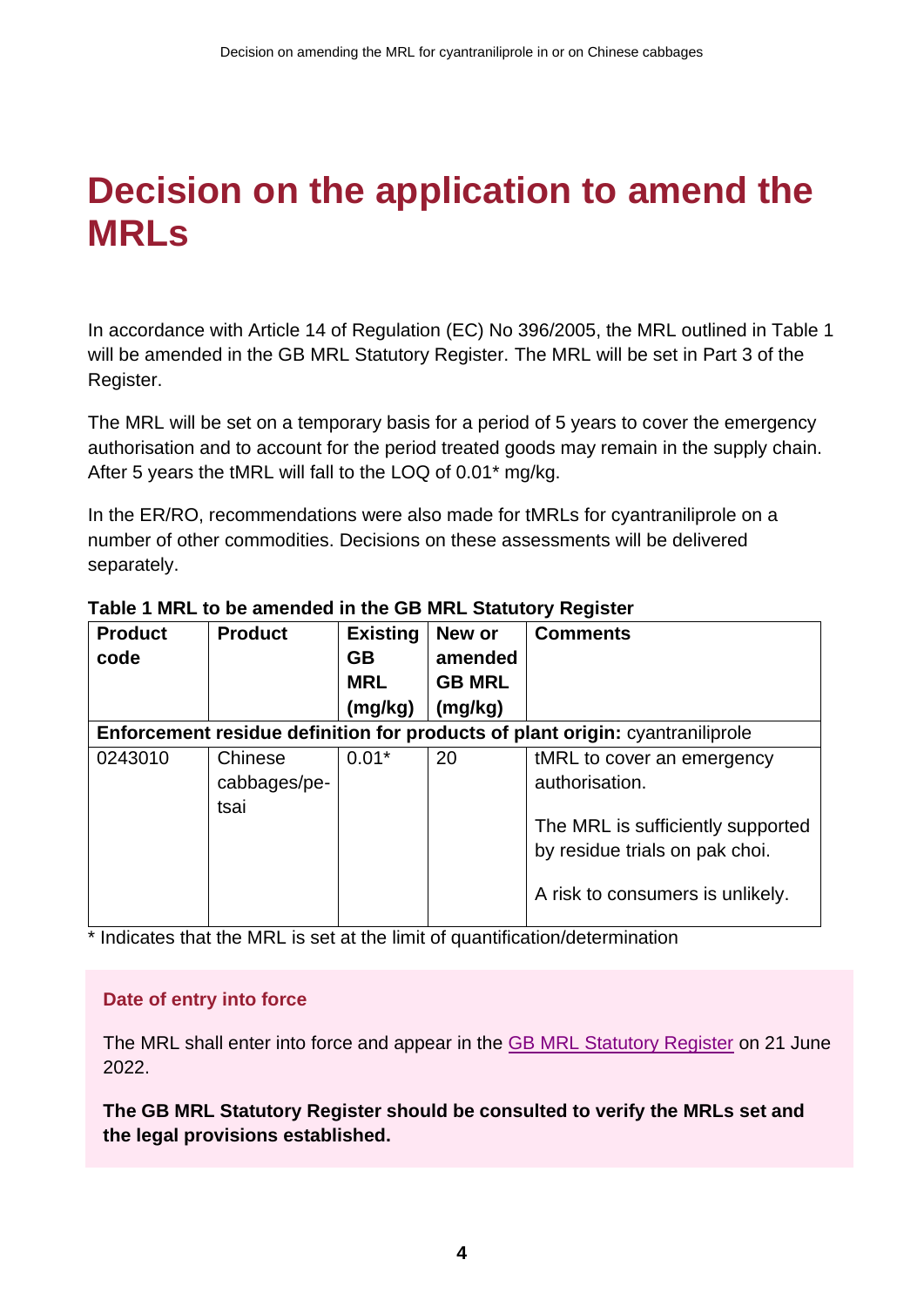#### **Expiry of the tMRL**

The tMRL will be valid until **20 June 2027** and after this date the MRL will be 0.01\* mg/kg, unless amended by a further decision.

All other MRLs remain unchanged in the Register.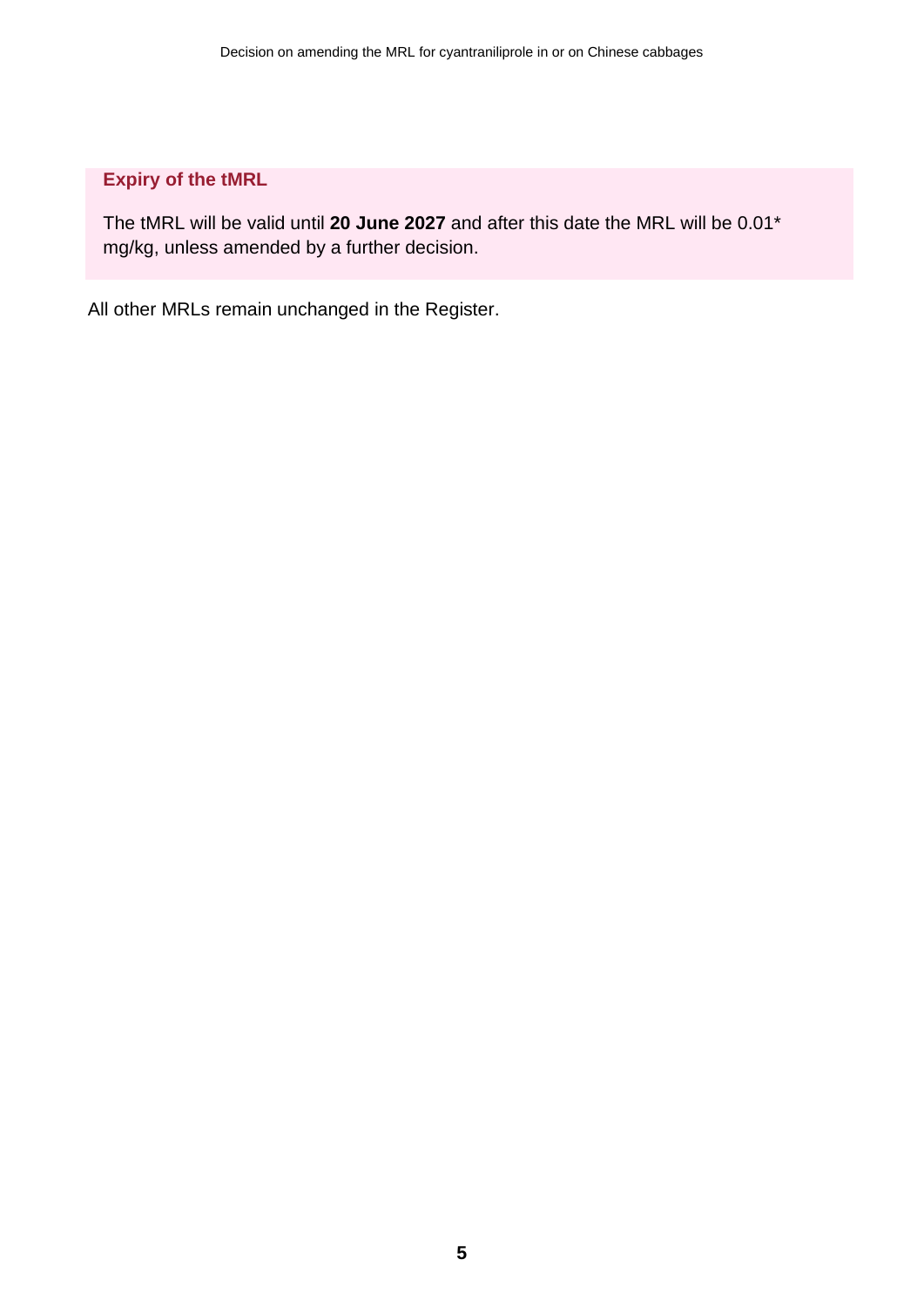## <span id="page-7-0"></span>**The active substance and formulated product**

#### **Active substance**

| <b>ISO common name</b>       | Cyantraniliprole                                                                                        |
|------------------------------|---------------------------------------------------------------------------------------------------------|
| <b>Chemical name (IUPAC)</b> | 3-bromo-1-(3-chloro-2-pyridyl)-4'-cyano-2'-<br> methyl-6'-(methylcarbamoyl)pyrazole-5-<br>carboxanilide |

#### **Formulated product**

| <b>Product name</b>              | Benevia 10OD             |
|----------------------------------|--------------------------|
| <b>Formulation type and code</b> | Oil dispersion (OD)      |
| <b>Active substance content</b>  | $100$ g/L                |
| <b>Function</b>                  | Insecticide              |
| <b>Effective against</b>         | Cabbage stem flea beetle |
| <b>Field of use</b>              | Protected/GB             |
| <b>Application method</b>        | Spray                    |

Full details of the Good Agricultural Practices (GAPs) are outlined in Appendix 1.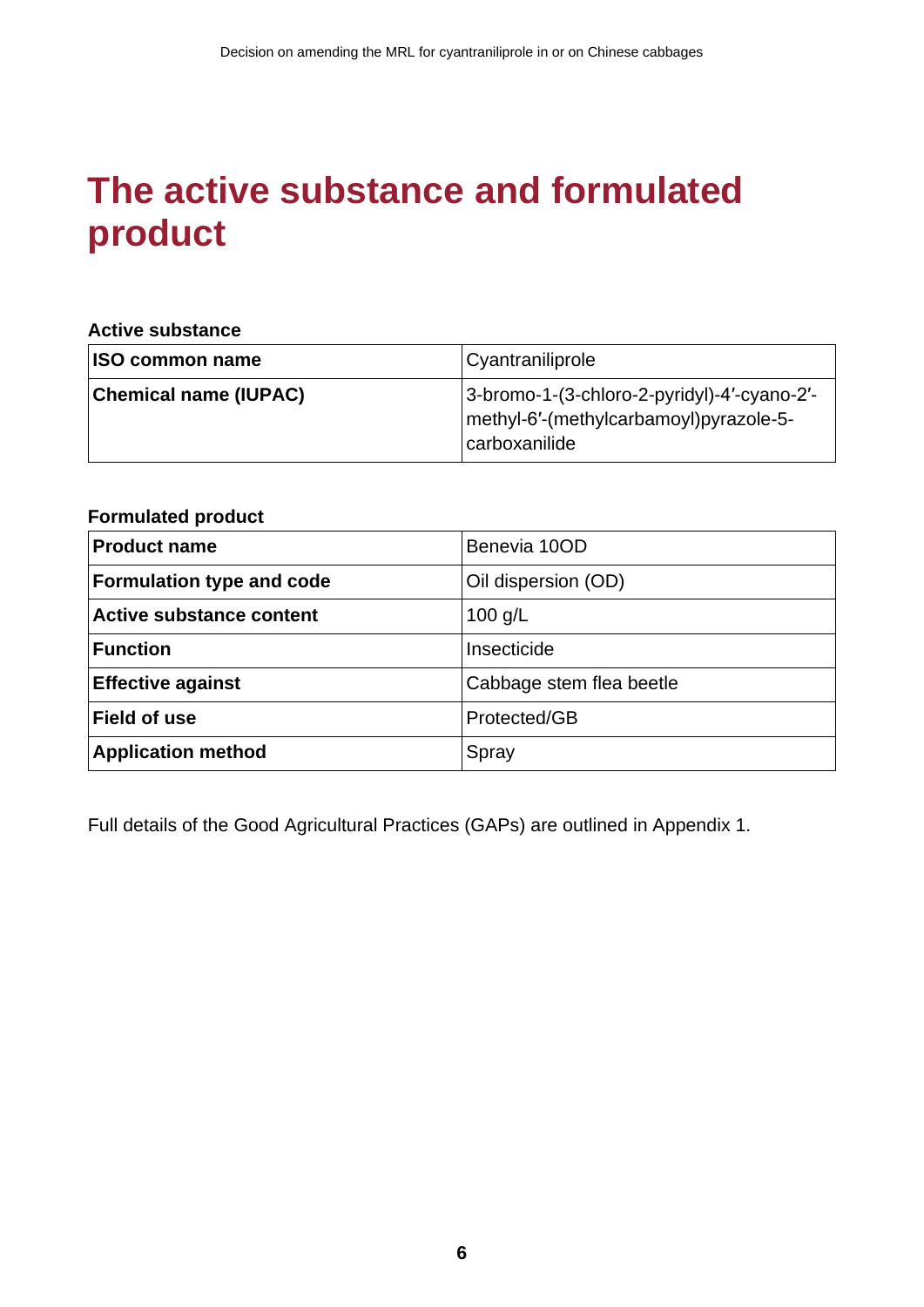### **Appendix 1 – GAPs supported by the assessment**

PPP (product name and/or code): Benevia 10OD Active substance: Cyantraniliprole

| Crop      | <b>GB</b>        | Product F |           | Pests or       | Preparation |       | Application  |          |        | Application rate per |           |         | <b>PHI</b>                 | <b>Remarks</b> |  |
|-----------|------------------|-----------|-----------|----------------|-------------|-------|--------------|----------|--------|----------------------|-----------|---------|----------------------------|----------------|--|
| and/or    | or               | name      | <b>or</b> | Group of pests |             |       |              |          |        |                      | treatment |         |                            | (days)         |  |
| situation | Country          |           | G         | controlled     | <b>Type</b> | Conc. | method       | range of | number | Interval             | kg        | Water   | kg a.s./ha                 | (m)            |  |
| (a)       | For              |           | . Or      | (c)            | $(d-f)$     | a.s.  | kind         | growth   | min-   | between              | a.s       | (L/ha)  | l min-max                  |                |  |
|           | Import           |           |           |                |             | (i)   | (f-h)        | stages   | max    | application          | /hL       | min-    | $\left( \mathsf{I}\right)$ |                |  |
|           | <b>Tolerance</b> |           | (b)       |                |             |       |              | & season | (k)    | (min)                | min-      | max     |                            |                |  |
|           |                  |           |           |                |             |       |              | (j)      |        |                      | max       |         |                            |                |  |
|           |                  |           |           |                |             |       |              |          |        |                      | (1)       |         |                            |                |  |
| Chinese   | <b>GB</b>        | Benevia   | G         | Flea beetle    | <b>OD</b>   | 100   | Conventional |          | 2      | 7 days               | 9.4       | $300 -$ | 75 g                       | 3              |  |
| cabbages  | (England)        | 10OD      |           | Cabbage stem   |             | g/L   | hydraulic    |          |        |                      | $-25$     | 800     | a.s/ha                     |                |  |
|           |                  |           |           | flea beetle    |             |       | boom         |          |        |                      |           |         |                            |                |  |
|           |                  |           |           |                |             |       | sprayers     |          |        |                      |           |         | (150 g)                    |                |  |
|           |                  |           |           |                |             |       |              |          |        |                      |           |         | a.s./ha                    |                |  |
|           |                  |           |           |                |             |       |              |          |        |                      |           |         | total)                     |                |  |

<span id="page-8-0"></span>

| (a)                                                                                    | For crops, the GB and Codex classifications (both) should be taken into account;   | g/kg or g/L. Normally the rate should be given for the active substance (according<br>(i)          |  |  |  |  |  |
|----------------------------------------------------------------------------------------|------------------------------------------------------------------------------------|----------------------------------------------------------------------------------------------------|--|--|--|--|--|
| where relevant, the use situation should be described (e.g. fumigation of a structure) |                                                                                    | to ISO) and not for the variant in order to compare the rate for same active substances used       |  |  |  |  |  |
| (b)                                                                                    | State if the use is outdoor, field use (F) or glass house (G) or indoor use (I).   | in different variants (e.g. fluoroxypyr). In certain cases, where only one variant is synthesised, |  |  |  |  |  |
| (c)                                                                                    | e.g. biting and sucking insects, soil born insects, foliar fungi, weeds            | it is more appropriate to give the rate for the variant (e.g. benthiavalicarb-isopropyl).          |  |  |  |  |  |
| (d)                                                                                    | e.g. wettable powder (WP), emulsifiable concentrate (EC), granule (GR)             | Growth stage range from first to last treatment (BBCH Monograph, Growth Stages<br>(i)              |  |  |  |  |  |
| (e)                                                                                    | CropLife International Technical Monograph no 2, 6th Edition. Revised May 2008.    | of Plants, 1997, Blackwell, ISBN 3-8263-3152-4), including where relevant, information on          |  |  |  |  |  |
|                                                                                        | Catalogue of pesticide                                                             | season at time of application                                                                      |  |  |  |  |  |
| (f)                                                                                    | All abbreviations used must be explained                                           | Indicate the minimum and maximum number of applications possible under<br>(k)                      |  |  |  |  |  |
| (g)                                                                                    | Method, e.g. high volume spraying, low volume spraying, spreading, dusting,        | practical conditions of use                                                                        |  |  |  |  |  |
| drench                                                                                 |                                                                                    | The values should be given in g or kg whatever gives the more manageable<br>(1)                    |  |  |  |  |  |
| (h)                                                                                    | Kind, e.g. overall, broadcast, aerial spraying, row, individual plant, between the | number (e.g. 200 kg/ha instead of 200 000 g/ha or 12.5 g/ha instead of 0.0125 kg/ha                |  |  |  |  |  |
|                                                                                        | plant-type of equipment used must be indicated                                     | PHI - minimum pre-harvest interval<br>(m)                                                          |  |  |  |  |  |